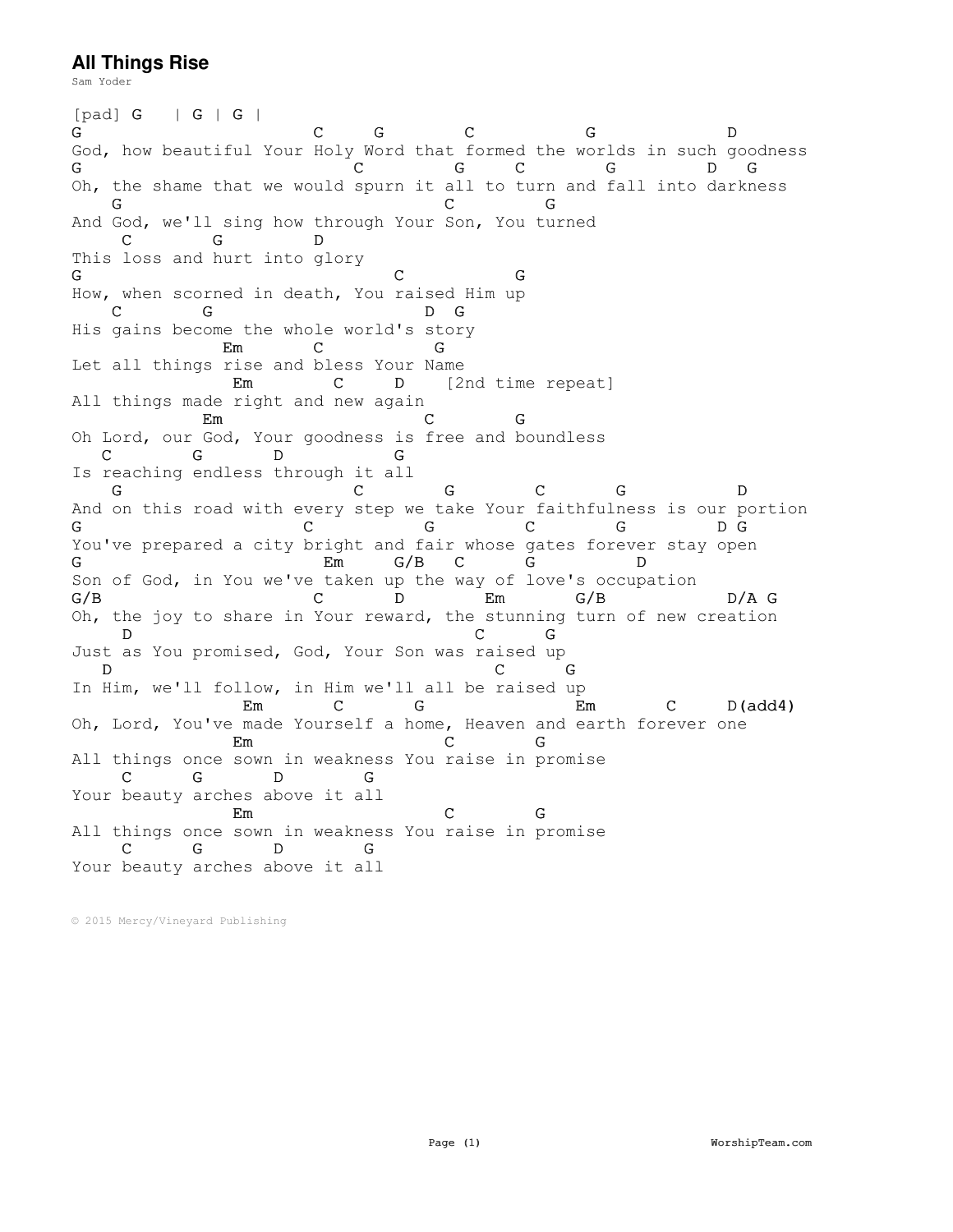## **Goodness Of God**

Ed Cash, Ben Fielding, Jason Ingram, Brian Johnson, Jenn Johnson

G C G I love You, Lord, for Your mercy never fails me Em C Dsus D All my days, I've been held in Your hands Em C G D/F# Em From the moment that I wake up, until I lay my head C Dsus G Gsus Oh, I will sing of the goodness of God C<sub>G</sub> C<sub>G</sub> And all my life You have been faithful C D And all my life You have been so, so good C G D/F# Em With every breath that I am able D G (Em) Oh, I will sing of the goodness of God G C G I love Your voice, You have led me through the fire Em C Dsus D And in darkest night You are close like no other Em C G D/F# Em I've known You as a Father, I've known You as a Friend C Dsus G And I have lived in the goodness of God  $G/B$  C D G 'Cause Your goodness is running after, it's running after me  $G/B$  C D G Your goodness is running after, it's running after me G/B C D Em With my life laid down, I'm surrendered now, I give You everything  $G/B$  C D G (C G ) 'Cause Your goodness is running after, it's running after me [x2]

© 2018 Bethel Music Publishing, Capitol CMG Paragon, SHOUT! Music Publishing, Fellow Ships Music, So Essential Tunes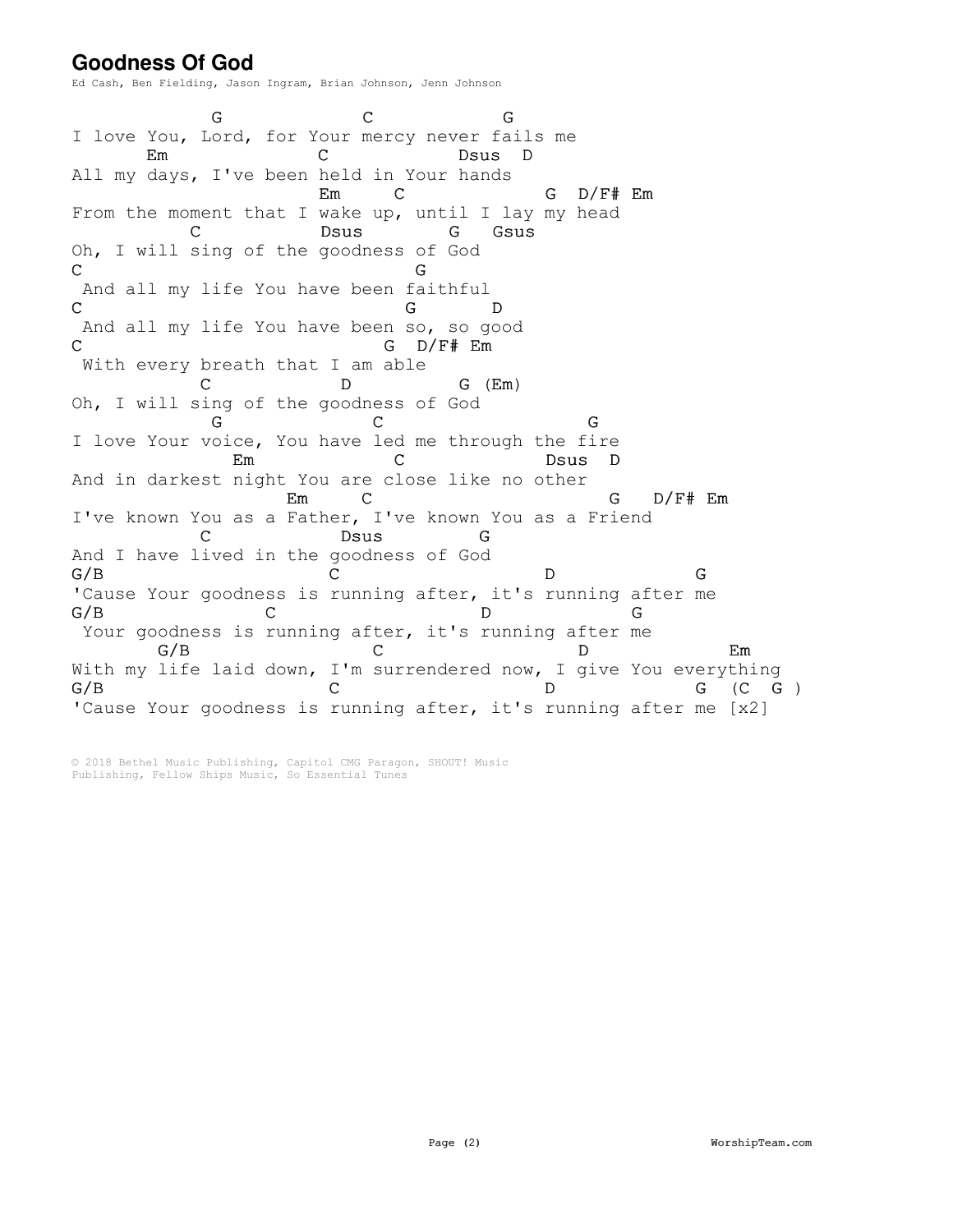## **What A Friend We Have In Jesus**

Charles Crozat Converse, Joseph Scriven

D G/D A/D G/D [repeat] D<sub>Q</sub> What a friend we have in Jesus D A All our sins and griefs to bear D G What a privilege to carry D A D Everything to God in prayer Em7 D Oh what peace we often forfeit<br>
G Em7 A Em7 A Oh what needless pain we bear D G All because we do not carry D A D Everything to God in prayer Have we trials and temptations Is there trouble anywhere We should never be discouraged Take it to the Lord in prayer Can we find a friend so faithful Who will all our sorrows share Jesus knows our every weakness Take it to the Lord in prayer Are we weak and heavy laden Cumbered with a load of care Precious Jesus, still our refuge Take it to the Lord in prayer Do your friends despise forsake you Take it to the Lord in prayer In His arms He'll take and shield you You will find a solace there

© 2007 Public Domain